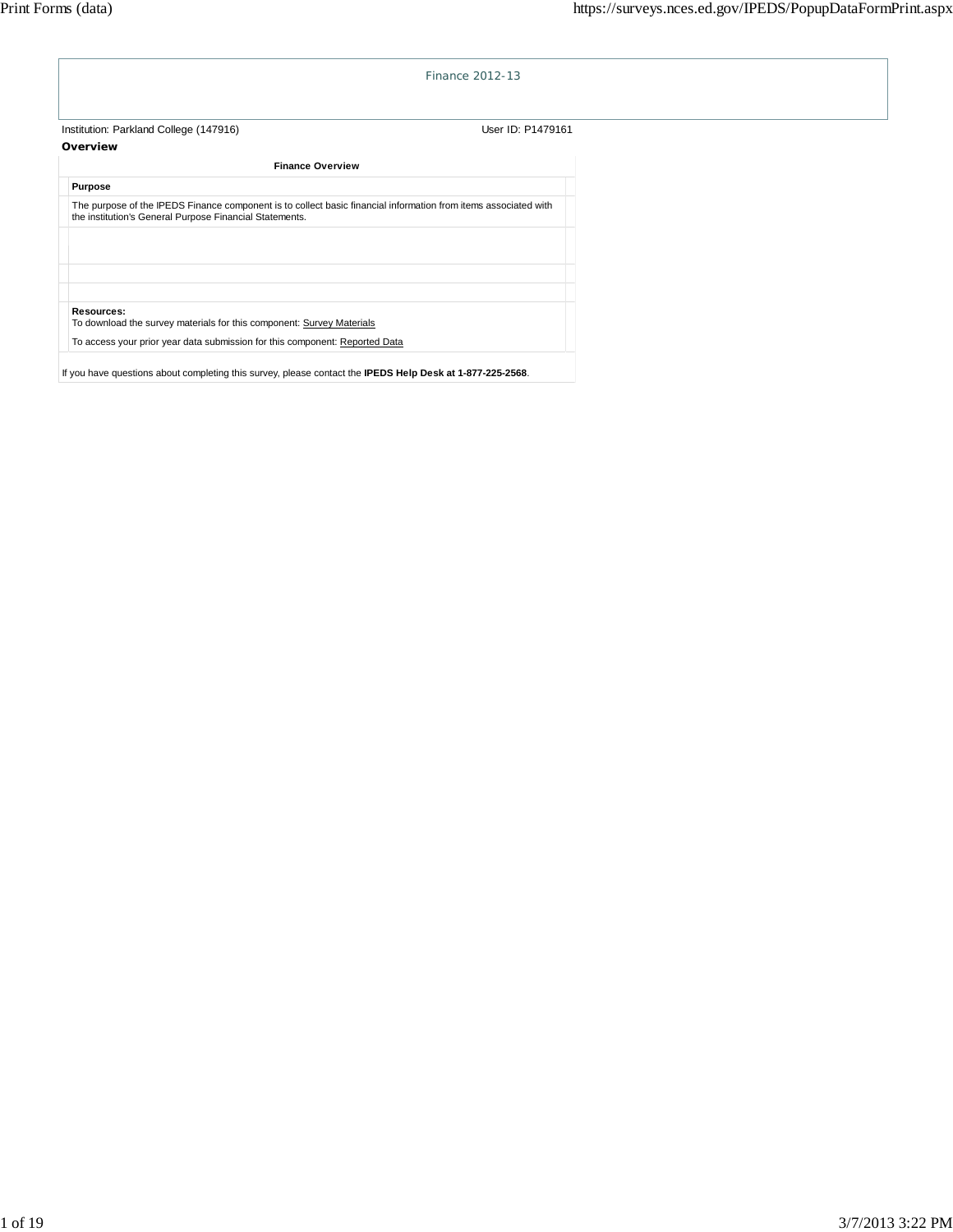Institution: Parkland College (147916) Contract the User ID: P1479161 **Finance - Public institutions**

| <b>Reporting Standard</b>                                                                |                                                                                                                                                                                                  |  |  |  |  |  |
|------------------------------------------------------------------------------------------|--------------------------------------------------------------------------------------------------------------------------------------------------------------------------------------------------|--|--|--|--|--|
| Please indicate which reporting standards are used to prepare your financial statements: |                                                                                                                                                                                                  |  |  |  |  |  |
| $\bullet$                                                                                | GASB (Governmental Accounting Standards Board), using standards of GASB 34 & 35                                                                                                                  |  |  |  |  |  |
| ⊜                                                                                        | FASB (Financial Accounting Standards Board)                                                                                                                                                      |  |  |  |  |  |
|                                                                                          | Please consult your business officer for the correct response before saving this screen. Your response to this<br>question will determine the forms you will receive for reporting finance data. |  |  |  |  |  |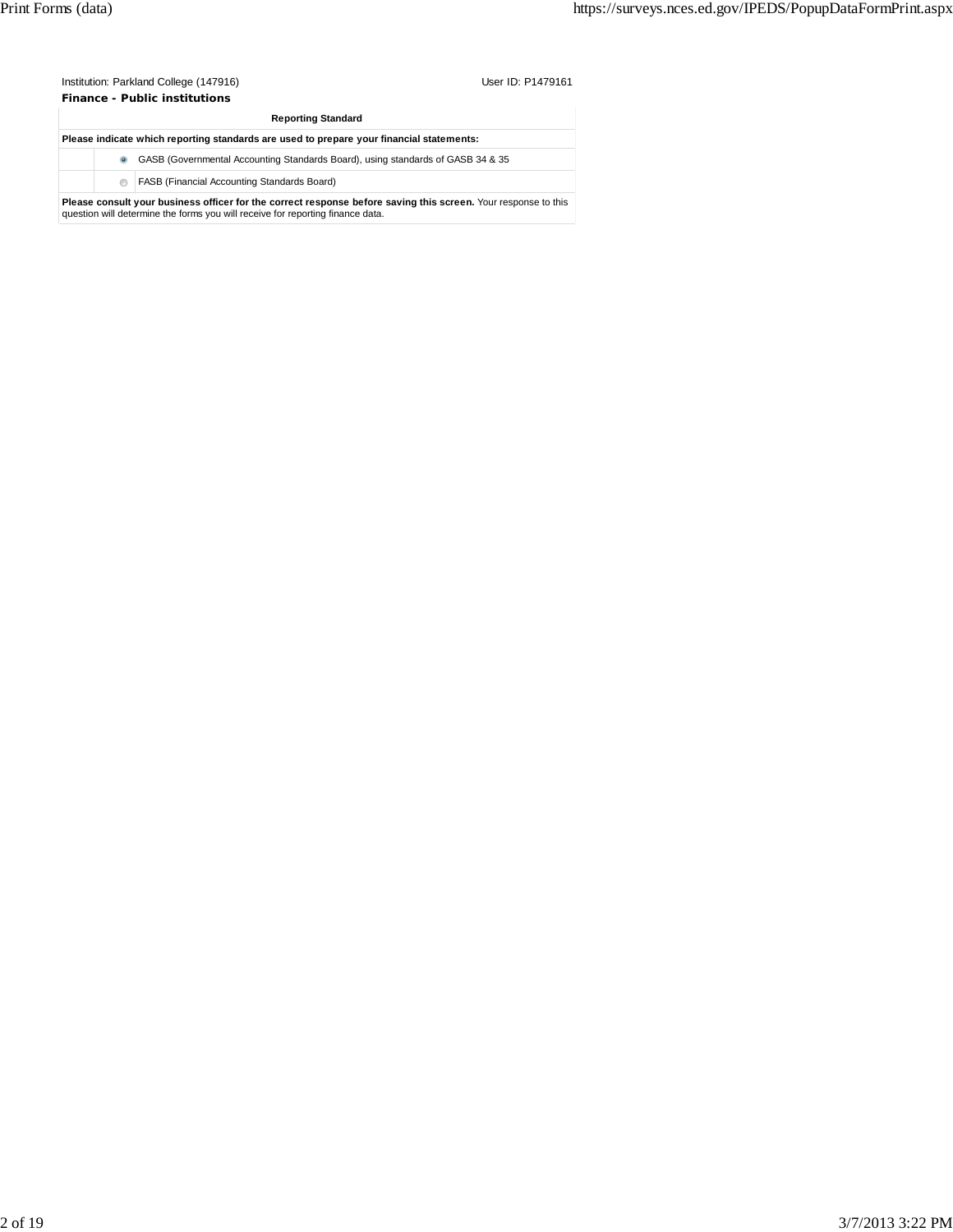| Institution: Parkland College (147916) | User ID: P1479161 |
|----------------------------------------|-------------------|
| <b>Finance - Public institutions</b>   |                   |
| <b>General Information</b>             |                   |

|                                                                                                                                |                                                                                                                                                                                                                                                                            |                                                                                                                                                                                                                                                     |                      | General Information<br><b>GASB-Reporting Institutions (aligned form)</b> |         |                                         |      |  |
|--------------------------------------------------------------------------------------------------------------------------------|----------------------------------------------------------------------------------------------------------------------------------------------------------------------------------------------------------------------------------------------------------------------------|-----------------------------------------------------------------------------------------------------------------------------------------------------------------------------------------------------------------------------------------------------|----------------------|--------------------------------------------------------------------------|---------|-----------------------------------------|------|--|
|                                                                                                                                | To the extent possible, the finance data requested in this report should be provided from your institution's audited<br>General Purpose Financial Statements (GPFS). Please refer to the instructions specific to each screen of the survey<br>for details and references. |                                                                                                                                                                                                                                                     |                      |                                                                          |         |                                         |      |  |
|                                                                                                                                | 1. Fiscal Year Calendar                                                                                                                                                                                                                                                    |                                                                                                                                                                                                                                                     |                      |                                                                          |         |                                         |      |  |
|                                                                                                                                |                                                                                                                                                                                                                                                                            | This report covers financial activities for the 12-month fiscal year: (The fiscal year reported should be the most<br>recent fiscal year ending before October 1, 2012.)                                                                            |                      |                                                                          |         |                                         |      |  |
|                                                                                                                                |                                                                                                                                                                                                                                                                            | Beginning: month/year (MMYYYY)                                                                                                                                                                                                                      |                      | Month:                                                                   | 7       | Year:                                   | 2011 |  |
|                                                                                                                                | 6<br>And ending: month/year (MMYYYY)<br>Month:<br>Year:<br>2012                                                                                                                                                                                                            |                                                                                                                                                                                                                                                     |                      |                                                                          |         |                                         |      |  |
|                                                                                                                                | 2. Audit Opinion                                                                                                                                                                                                                                                           |                                                                                                                                                                                                                                                     |                      |                                                                          |         |                                         |      |  |
|                                                                                                                                | based on the audit of that entity.)                                                                                                                                                                                                                                        | Did your institution receive an unqualified opinion on its General Purpose Financial Statements from your auditor for<br>the fiscal year noted above? (If your institution is audited only in combination with another entity, answer this question |                      |                                                                          |         |                                         |      |  |
|                                                                                                                                |                                                                                                                                                                                                                                                                            | Unqualified                                                                                                                                                                                                                                         | Qualified<br>$\circ$ | (Explain in<br>box below)                                                | $\odot$ | Don't know<br>(Explain in<br>box below) |      |  |
|                                                                                                                                | 3. Reporting Model                                                                                                                                                                                                                                                         | GASB Statement No. 34 offers three alternative reporting models for special-purpose governments like colleges and<br>universities. Which model is used by your institution?                                                                         |                      |                                                                          |         |                                         |      |  |
|                                                                                                                                | $^{\circ}$                                                                                                                                                                                                                                                                 | <b>Business Type Activities</b>                                                                                                                                                                                                                     |                      |                                                                          |         |                                         |      |  |
|                                                                                                                                | $\circ$                                                                                                                                                                                                                                                                    | <b>Governmental Activities</b>                                                                                                                                                                                                                      |                      |                                                                          |         |                                         |      |  |
|                                                                                                                                | Ö)                                                                                                                                                                                                                                                                         | Governmental Activities with Business-Type Activities                                                                                                                                                                                               |                      |                                                                          |         |                                         |      |  |
|                                                                                                                                | 4. Intercollegiate Athletics<br>treated as student services?                                                                                                                                                                                                               | If your institution participates in intercollegiate athletics, are the expenses accounted for as auxiliary enterprises or                                                                                                                           |                      |                                                                          |         |                                         |      |  |
|                                                                                                                                |                                                                                                                                                                                                                                                                            |                                                                                                                                                                                                                                                     |                      |                                                                          |         |                                         |      |  |
|                                                                                                                                | $\bullet$                                                                                                                                                                                                                                                                  | Auxiliary enterprises                                                                                                                                                                                                                               |                      |                                                                          |         |                                         |      |  |
|                                                                                                                                | ⊙                                                                                                                                                                                                                                                                          | Student services                                                                                                                                                                                                                                    |                      |                                                                          |         |                                         |      |  |
|                                                                                                                                | Does not participate in intercollegiate athletics<br>$\odot$                                                                                                                                                                                                               |                                                                                                                                                                                                                                                     |                      |                                                                          |         |                                         |      |  |
|                                                                                                                                | O                                                                                                                                                                                                                                                                          | Other (specify in box below)                                                                                                                                                                                                                        |                      |                                                                          |         |                                         |      |  |
| 5. Endowment Assets<br>Does this institution or any of its foundations or other affiliated organizations own endowment assets? |                                                                                                                                                                                                                                                                            |                                                                                                                                                                                                                                                     |                      |                                                                          |         |                                         |      |  |
|                                                                                                                                |                                                                                                                                                                                                                                                                            | Yes - (report endowment assets)                                                                                                                                                                                                                     |                      |                                                                          |         |                                         |      |  |
|                                                                                                                                | m                                                                                                                                                                                                                                                                          | No                                                                                                                                                                                                                                                  |                      |                                                                          |         |                                         |      |  |
|                                                                                                                                |                                                                                                                                                                                                                                                                            | You may use the space below to provide context for the data you've reported above.                                                                                                                                                                  |                      |                                                                          |         |                                         |      |  |
|                                                                                                                                |                                                                                                                                                                                                                                                                            |                                                                                                                                                                                                                                                     |                      |                                                                          |         |                                         |      |  |
|                                                                                                                                |                                                                                                                                                                                                                                                                            |                                                                                                                                                                                                                                                     |                      |                                                                          |         |                                         |      |  |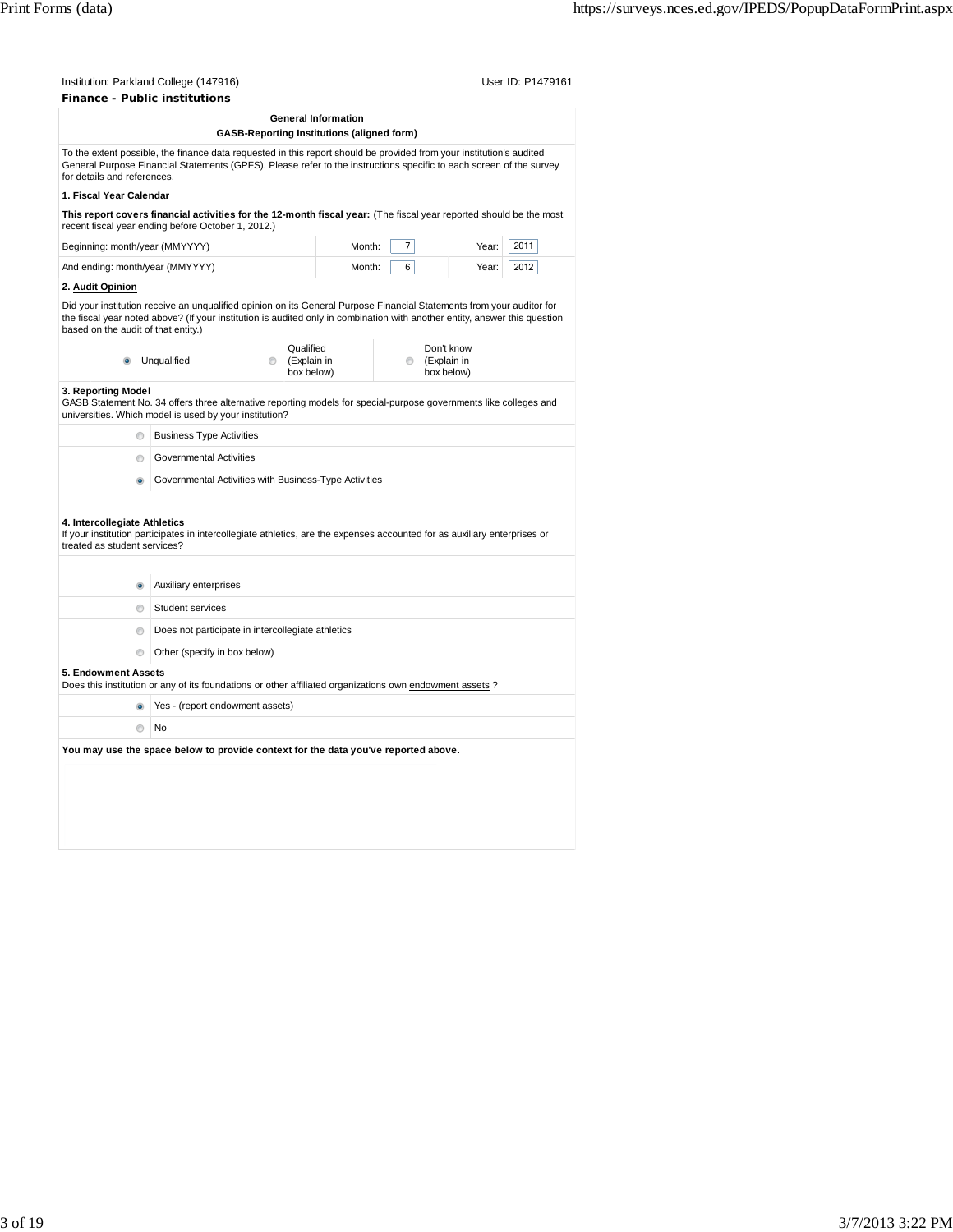|          | Institution: Parkland College (147916)<br>Part A - Statement of Net Assets                                                                                                           |                     | User ID: P1479161 |
|----------|--------------------------------------------------------------------------------------------------------------------------------------------------------------------------------------|---------------------|-------------------|
|          | Fiscal Year: July 1, 2011 - June 30, 2012<br>If your institution is a parent institution then the amounts reported in Parts A and D should include ALL of<br>your child institutions |                     |                   |
| Line no. |                                                                                                                                                                                      | Current year amount | Prior year amount |
|          | <b>Current Assets</b>                                                                                                                                                                |                     |                   |
| 01       | Total current assets                                                                                                                                                                 | 94,902,348          | 100,955,141       |
|          |                                                                                                                                                                                      |                     |                   |
|          | <b>Noncurrent Assets</b>                                                                                                                                                             |                     |                   |
| 31       | Depreciable capital assets, net of depreciation                                                                                                                                      | 79,521,138          | 61,689,627        |
| 04       | Other noncurrent assets<br>$CV=[A05-A31]$                                                                                                                                            | 0                   | 0                 |
| 05       | Total noncurrent assets                                                                                                                                                              | 79,521,138          | 61,689,627        |
| 06       | <b>Total assets</b><br>$CV = (AO1 + AO5)$                                                                                                                                            | 174,423,486         | 162,644,768       |
|          | <b>Current Liabilities</b>                                                                                                                                                           |                     |                   |
| 07       | Long-term debt, current portion                                                                                                                                                      | 0                   | 0                 |
| 08       | Other current liabilities<br>$CV = (A09 - A07)$                                                                                                                                      | 20,085,188          | 18,564,948        |
| 09       | <b>Total current liabilities</b>                                                                                                                                                     | 20,085,188          | 18,564,948        |
|          | <b>Noncurrent Liabilities</b>                                                                                                                                                        |                     |                   |
| 10       | Long-term debt                                                                                                                                                                       | 65,022,573          | 65,802,441        |
| 11       | Other noncurrent liabilities<br>$CV = (A12 - A10)$                                                                                                                                   | 1,593,718           | 1,551,661         |
| 12       | Total noncurrent liabilities                                                                                                                                                         | 66,616,291          | 67,354,102        |
| 13       | <b>Total liabilities</b><br>$CV = (AO9 + A12)$                                                                                                                                       | 86,701,479          | 85,919,050        |
|          | <b>Net Assets</b>                                                                                                                                                                    |                     |                   |
| 14       | Invested in capital assets, net of related debt                                                                                                                                      | 50,562,150          | 41,615,359        |
| 15       | Restricted-expendable                                                                                                                                                                | 12,056,385          | 11,891,197        |
| 16       | Restricted-nonexpendable                                                                                                                                                             | 0                   | 0                 |
| 17       | Unrestricted<br>$CV=[A18-(A14+A15+A16)]$                                                                                                                                             | 25,103,472          | 23,219,162        |
| 18       | Total net assets<br>$CV=(AO6-A13)$                                                                                                                                                   | 87,722,007          | 76,725,718        |
|          | You may use the space below to provide context for the data you've reported above.                                                                                                   |                     |                   |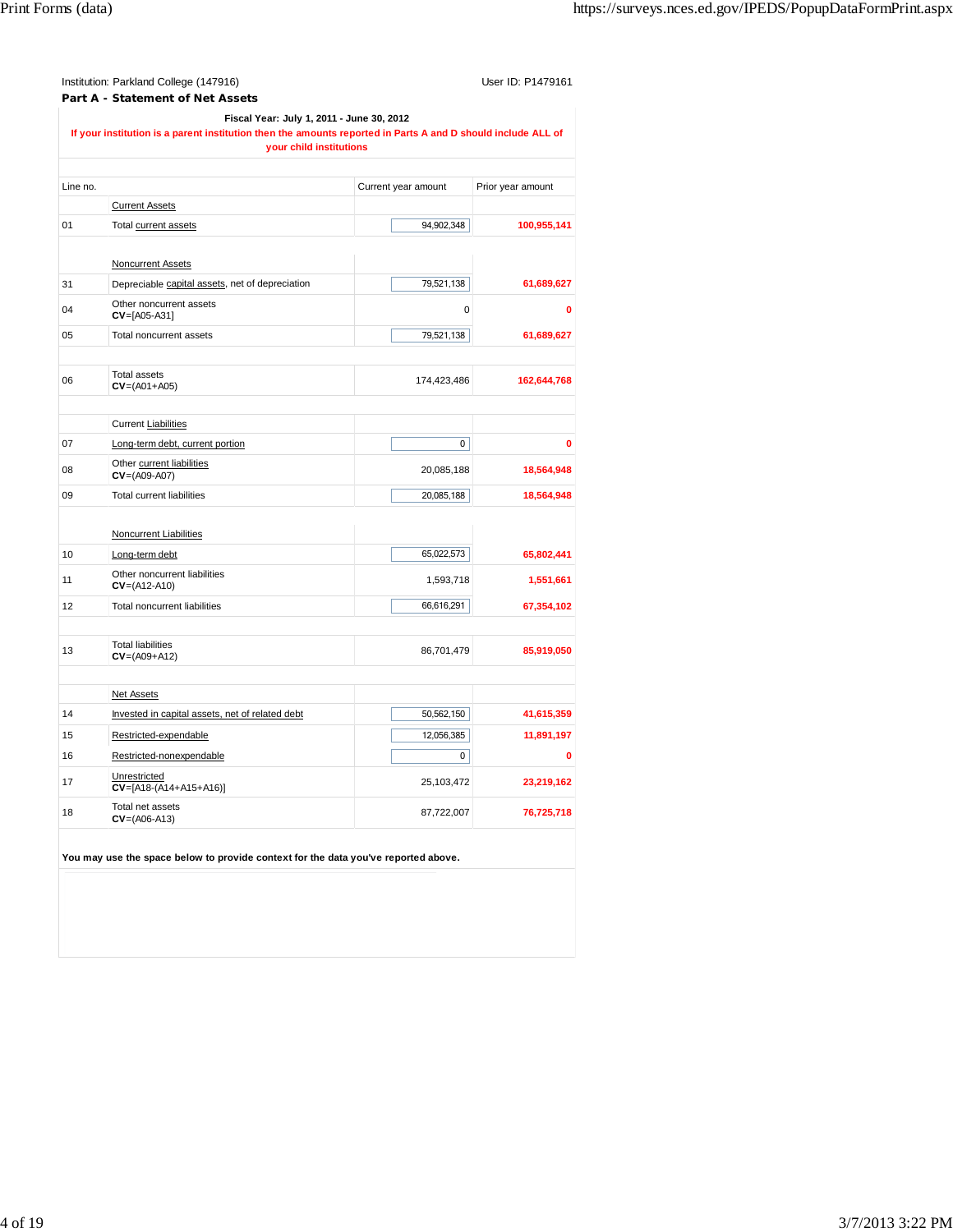|          | Part A - Statement of Net Assets (Page 2)                             |                |                              |
|----------|-----------------------------------------------------------------------|----------------|------------------------------|
|          | Fiscal Year: July 1, 2011 - June 30, 2012                             |                |                              |
|          |                                                                       |                |                              |
| Line No. | Description                                                           | Ending balance | Prior year<br>Ending balance |
|          | <b>Capital Assets</b>                                                 |                |                              |
|          |                                                                       |                |                              |
| 21       | Land & land improvements                                              | 1,841,745      | 1,441,745                    |
| 22       | Infrastructure                                                        | 27,324,217     | 25,915,720                   |
| 23       | <b>Buildings</b>                                                      | 56,144,595     | 53,661,531                   |
| 32       | Equipment, including art and library collections                      | 14,754,664     | 11,551,832                   |
| 27       | Construction in progress                                              | 26,947,016     | 10,702,881                   |
|          | <b>Total for Plant, Property and Equipment</b><br>$CV = (A21 +  A27)$ | 127,012,237    | 103,273,709                  |
| 28       | Accumulated depreciation                                              | 47,491,099     | 41,584,082                   |
| 33       | Intangible assets, net of accumulated amortization                    |                | 0<br>0                       |

of the capital assets **0** 0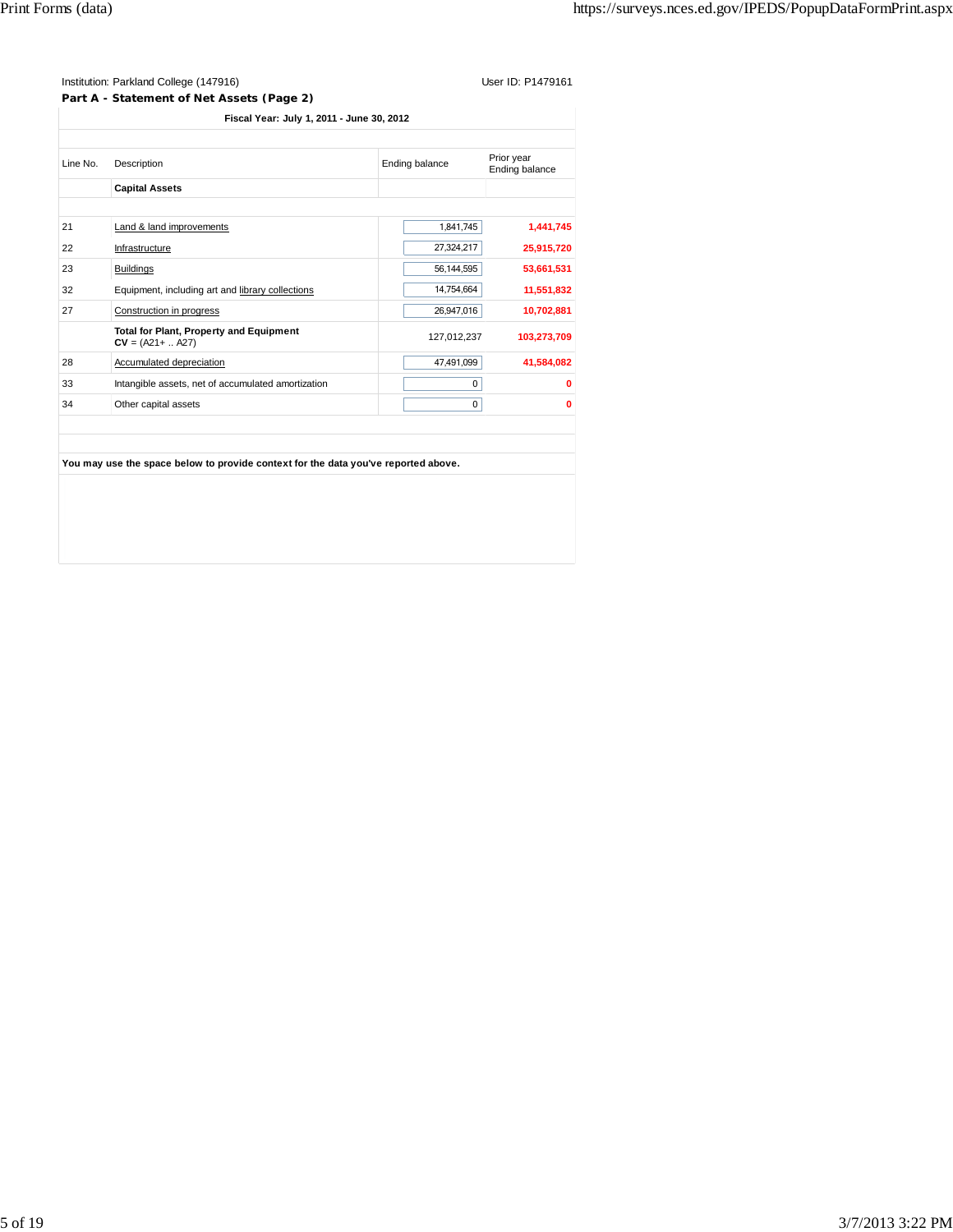| Institution: Parkland College (147916)    | User ID: P1479161 |
|-------------------------------------------|-------------------|
| Part E - Scholarships and Fellowships     |                   |
| Fiscal Year: July 1, 2011 - June 30, 2012 |                   |
|                                           |                   |

| Source<br>Pell grants (federal)<br>Other federal grants (Do NOT include FDSL amounts)<br>Grants by state government<br>Grants by local government<br>Institutional grants from restricted resources | Current year<br>amount<br>13,136,737<br>184,752<br>0<br>$\Omega$ | Prior year<br>amount<br>14,223,290<br>222,022<br>189,200<br>0 |
|-----------------------------------------------------------------------------------------------------------------------------------------------------------------------------------------------------|------------------------------------------------------------------|---------------------------------------------------------------|
|                                                                                                                                                                                                     |                                                                  |                                                               |
|                                                                                                                                                                                                     |                                                                  |                                                               |
|                                                                                                                                                                                                     |                                                                  |                                                               |
|                                                                                                                                                                                                     |                                                                  |                                                               |
|                                                                                                                                                                                                     |                                                                  |                                                               |
|                                                                                                                                                                                                     |                                                                  |                                                               |
|                                                                                                                                                                                                     | 0                                                                | 0                                                             |
| Institutional grants from unrestricted resources<br>$CV=[E07-(E01++E05)]$                                                                                                                           | 1,276,379                                                        | 1,365,835                                                     |
| Total gross scholarships and fellowships                                                                                                                                                            | 14,597,868                                                       | 16,000,347                                                    |
|                                                                                                                                                                                                     |                                                                  |                                                               |
| <b>Discounts and Allowances</b>                                                                                                                                                                     |                                                                  |                                                               |
| Discounts & allowances applied to tuition & fees                                                                                                                                                    | 14,597,868                                                       | 16,000,347                                                    |
| Discounts & allowances applied to sales & services of<br>auxiliary enterprises                                                                                                                      | $\mathbf 0$                                                      | 0                                                             |
| Total discounts & allowances<br>$CV = (E08 + E09)$                                                                                                                                                  |                                                                  | 16,000,347                                                    |
|                                                                                                                                                                                                     |                                                                  |                                                               |
| Net scholarships and fellowships expenses after deducting<br>discounts & allowances<br>CV= (E07-E10) This amount will be carried forward to C10 of the<br>expense section.                          |                                                                  | 0                                                             |
|                                                                                                                                                                                                     |                                                                  | 14,597,868<br>$\overline{0}$                                  |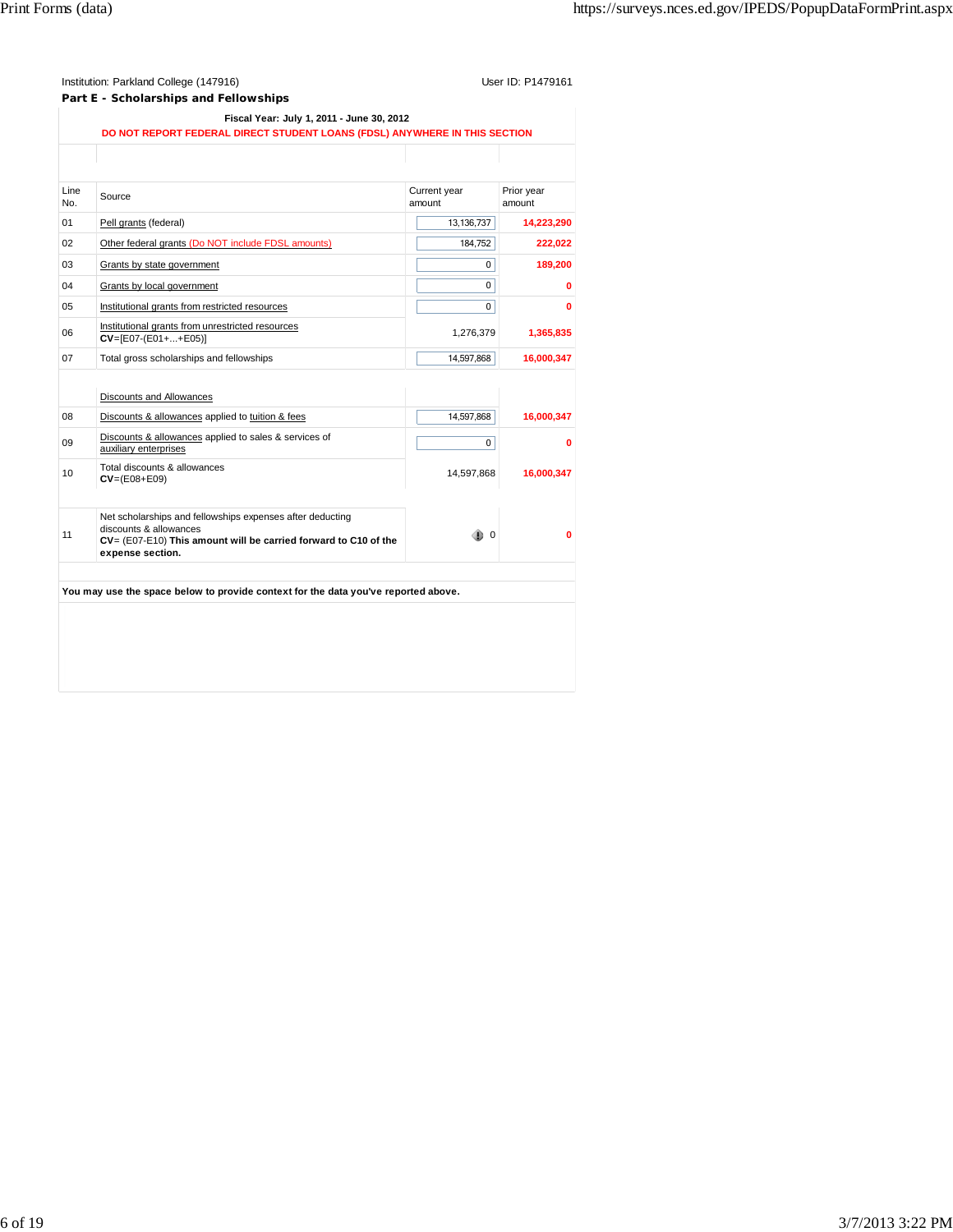**Part B - Revenues and Other Additions**

|                | Report in whole dollars only                                                         |                     |                   |
|----------------|--------------------------------------------------------------------------------------|---------------------|-------------------|
| Line No.       | Source of Funds                                                                      | Current year amount | Prior year amount |
|                | <b>Operating Revenues</b>                                                            |                     |                   |
| 01             | Tuition & fees, after deducting discounts & allowances                               | 17,381,897          | 16,131,025        |
|                | Grants and contracts - operating                                                     |                     |                   |
| 02             | Federal operating grants and contracts                                               | 0                   | $\bf{0}$          |
| 03             | State operating grants and contracts                                                 | Ω                   |                   |
| 04             | Local government/private operating grants and contracts                              | 0                   | 0                 |
|                | Local government operating grants and contracts<br>04a                               | 0                   | 0                 |
|                | Private operating grants and contracts<br>04b                                        | 0                   | $\bf{0}$          |
| 0 <sub>5</sub> | Sales & services of auxiliary enterprises,<br>after deducting discounts & allowances | 5,577,834           | 6,065,463         |
| 26             | Sales & services of educational activities                                           | 0                   | $\mathbf{0}$      |
| 08             | Other sources - operating (CV)<br>$CV=[B09-(B01+ \ldots+B26)]$                       | 2,066,286           | 1,733,182         |
| 09             | Total operating revenues                                                             | 25,026,017          | 23,929,670        |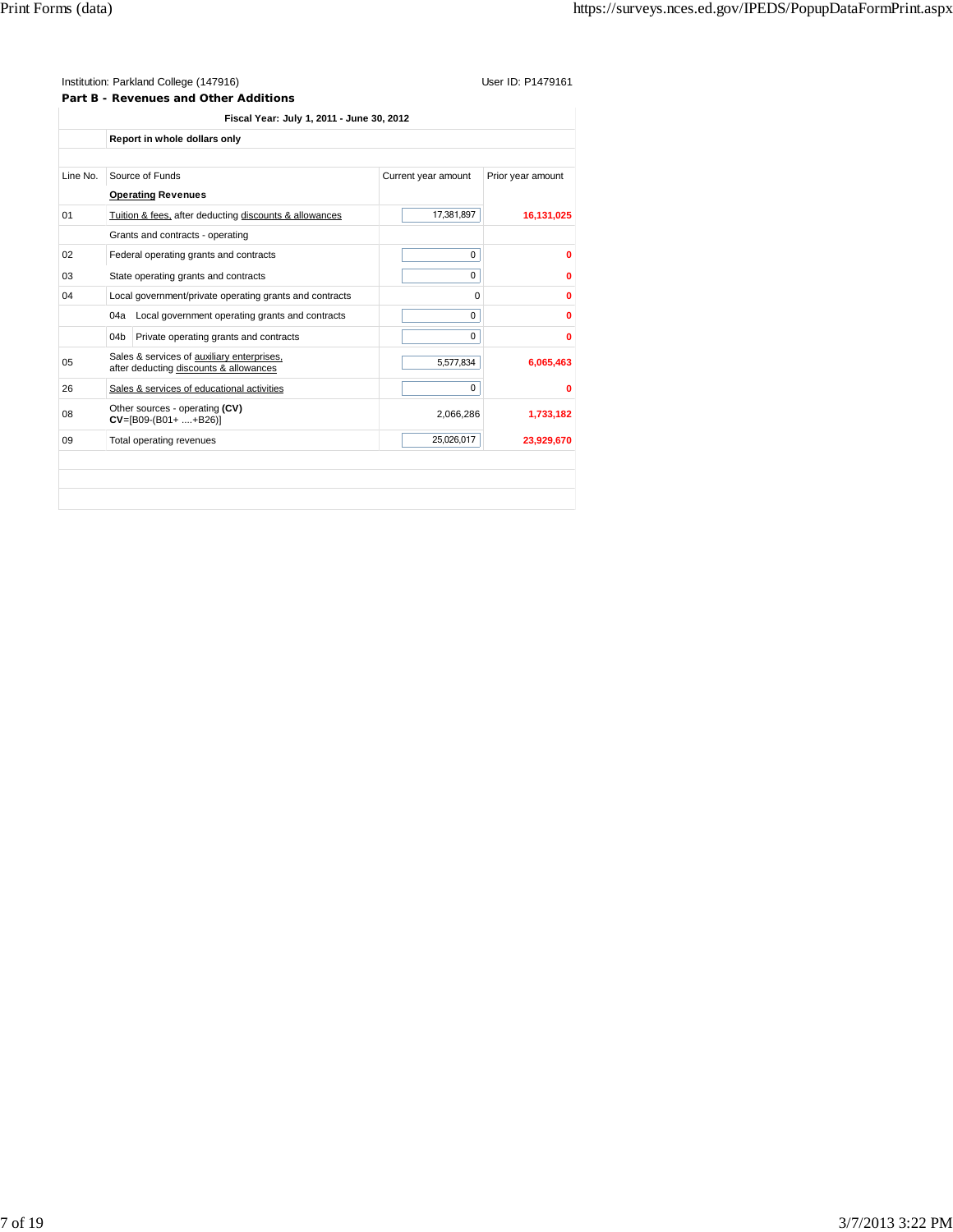**Part B - Revenues and Other Additions**

**Fiscal Year: July 1, 2011 - June 30, 2012**

| Line<br>No.     | Source of funds                                                               | Current year<br>amount | Prior year<br>amount |
|-----------------|-------------------------------------------------------------------------------|------------------------|----------------------|
|                 | <b>Nonoperating Revenues</b>                                                  |                        |                      |
| 10 <sup>1</sup> | Federal appropriations                                                        | $\Omega$               | Ω                    |
| 11              | State appropriations                                                          | 6,638,167              | 7,634,896            |
| 12              | Local appropriations, education district taxes, & similar support             | 24,601,444             | 24,431,571           |
|                 | Grants-nonoperating                                                           |                        |                      |
| 13              | Federal nonoperating grants Do NOT include Federal Direct Student<br>Loans    | 26,354,249             | 28,634,890           |
| 14              | State nonoperating grants                                                     | 15,423,587             | 6,723,210            |
| 15              | Local government nonoperating grants                                          | $\Omega$               | Ω                    |
| 16              | Gifts, including contributions from affiliated organizations                  | 8,584,170              | 6,780,427            |
| 17              | Investment income                                                             | 21,111                 | 76,419               |
| 18              | Other nonoperating revenues<br>$CV = [B19-(B10++B17)]$                        | $\Omega$               | 0                    |
| 19              | Total nonoperating revenues                                                   | 81,622,728             | 74,281,413           |
| 27              | Total operating and nonoperating revenues CV=[B19+B09]                        | 106,648,745            | 98,211,083           |
| 28              | 12-month Student FTE from E12                                                 | 7,450                  | 7.267                |
| 29              | Total operating and nonoperating revenues per student FTE<br>$CV = [B27/B28]$ | 14.315                 | 13,515               |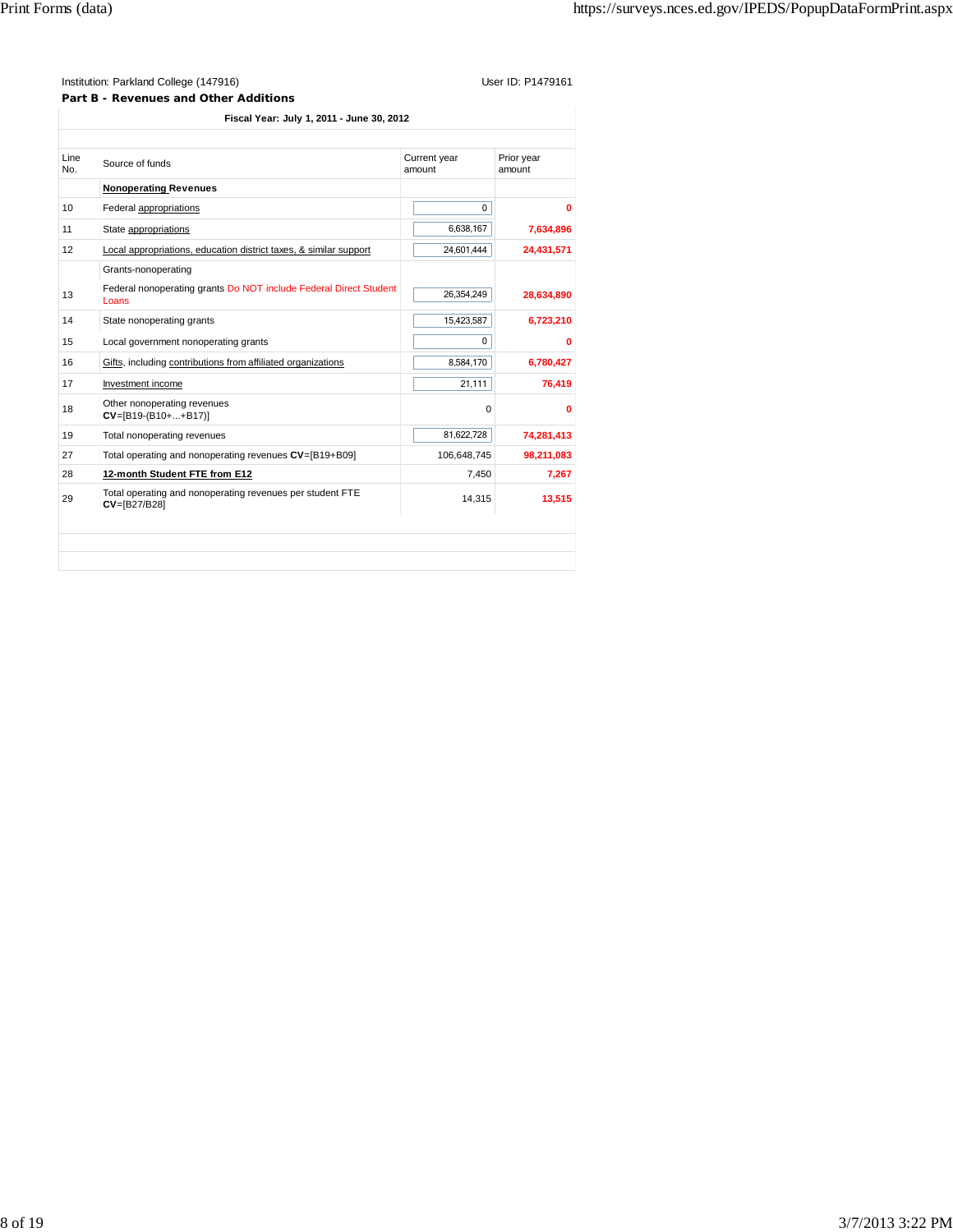**Part B - Revenues and Other Additions**

| Line No. | Source of funds                                                                    | Current year amount | Prior year amount |
|----------|------------------------------------------------------------------------------------|---------------------|-------------------|
|          | Other Revenues and Additions                                                       |                     |                   |
| 20       | Capital appropriations                                                             | 0                   | O                 |
| 21       | Capital grants & gifts                                                             | 0                   | Ω                 |
| 22       | Additions to permanent endowments                                                  | 0<br>۰              | 0                 |
| 23       | Other revenues & additions<br>$CV=[B24-(B20++B22)]$                                | $\Omega$            | 0                 |
| 24       | Total other revenues and additions                                                 | ®<br>0              | 0                 |
| 25       | Total all revenues and other additions<br>$CV = [B09 + B19 + B24]$                 | 106,648,745         | 98,211,083        |
|          | You may use the space below to provide context for the data you've reported above. |                     |                   |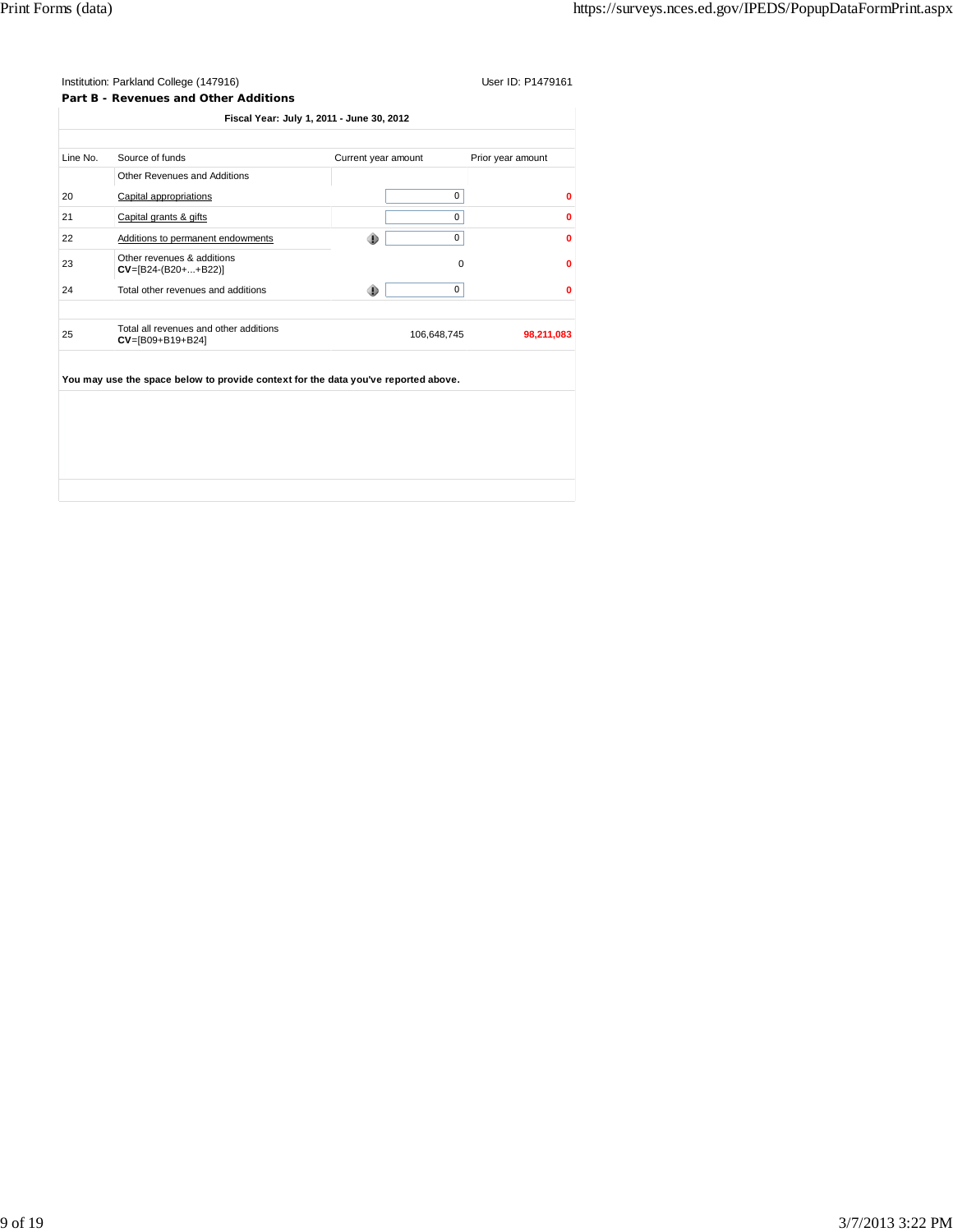# **Part C - Expenses and Other Deductions**

|             | Fiscal Year: July 1, 2011 - June 30, 2012<br>Report Total Operating AND Non-Operating Expenses in this section |              |                  |                             |                                          |              |                |                |                    |
|-------------|----------------------------------------------------------------------------------------------------------------|--------------|------------------|-----------------------------|------------------------------------------|--------------|----------------|----------------|--------------------|
|             | Report in whole dollars only                                                                                   |              |                  |                             |                                          |              |                |                |                    |
|             |                                                                                                                | $\mathbf{1}$ | $\overline{2}$   | 3                           | $\overline{4}$                           | 5            | 6              | $\overline{7}$ | 8                  |
| Line<br>No. | Description                                                                                                    | Total amount | Salaries & wages | Employee fringe<br>benefits | Operation and<br>maintenance of<br>plant | Depreciation | Interest       | All<br>other   | PY Total<br>Amount |
|             | <b>Expenses and</b><br><b>Deductions</b>                                                                       |              |                  |                             |                                          |              |                |                |                    |
| 01          | Instruction                                                                                                    | 37,609,825   | 23,530,928       | 3,658,432                   | 4,325,948                                | 3,471,567    | 849,320        | 1,773,630      | 35.519.085         |
| 02          | Research                                                                                                       | $\mathbf 0$  | $\mathbf 0$      | $\mathbf 0$                 | $\pmb{0}$                                | $\mathbf 0$  | 0              | $\mathbf 0$    |                    |
| 03          | Public service                                                                                                 | 3,856,226    | 1,428,790        | 295,270                     | 262.670                                  | 210,792      | 51,570         | 1,607,134      | 4,363,861          |
| 05          | Academic support                                                                                               | 8,245,741    | 3,324,179        | 824,188                     | 611,120                                  | 490,423      | 119,982        | 2,875,849      | 6,881,966          |
| 06          | Student services                                                                                               | 6,509,497    | 3,572,058        | 1,065,433                   | 656,691                                  | 526,993      | 128,929        | 559,393        | 6,420,461          |
| 07          | Institutional support                                                                                          | 12,365,773   | 6,953,623        | 2,097,849                   | 1,278,361                                | 1,025,883    | 250,983        | 759,074        | 11,587,748         |
| 08          | Operation &<br>maintenance<br>of plant (see instructions)                                                      | 0            | 3,120,695        | 1,069,073                   | $-7,333,571$                             | $\mathsf 0$  | $\overline{0}$ | 3,143,803      | 0                  |
| 10          | Scholarships and<br>fellowships<br>expenses, excluding<br>discounts & allowances<br>(from E11)                 | $\mathbf 0$  |                  |                             |                                          |              |                | $\Omega$       |                    |
| 11          | Auxiliary enterprises                                                                                          | 5,511,078    | 1,081,267        | 294,543                     | 198,781                                  | 159,522      | 39,027         | 3,737,938      | 5,668,229          |
| 14          | Other expenses<br>& deductions<br>$CV=[C19-(C01++C13)]$                                                        | 21,554,316   | 148,004          | 0                           | $\mathbf 0$                              | 21,835       | 5,343          | 21,379,134     | 21,660,847         |
| 19          | Total expenses &<br>deductions                                                                                 | 95,652,456   | 43,159,544       | 9,304,788                   | 0                                        | 5,907,015    | 1,445,154<br>⊕ | 35,835,955     | 92,102,197         |
|             | Prior year amount                                                                                              | 92,102,197   | 38,807,781       | 8,241,797                   |                                          | 5,112,412    | 649,816        | 39,290,391     |                    |
| 20          | 12-month Student FTE<br>from E12                                                                               | 7,450        |                  |                             |                                          |              |                |                | 7,267              |
| 21          | Total expenses and<br>deductions per student<br>FTE CV=[C19/C20]                                               | 12,839       |                  |                             |                                          |              |                |                | 12,674             |
|             | You may use the space below to provide context for the data you've reported above.                             |              |                  |                             |                                          |              |                |                |                    |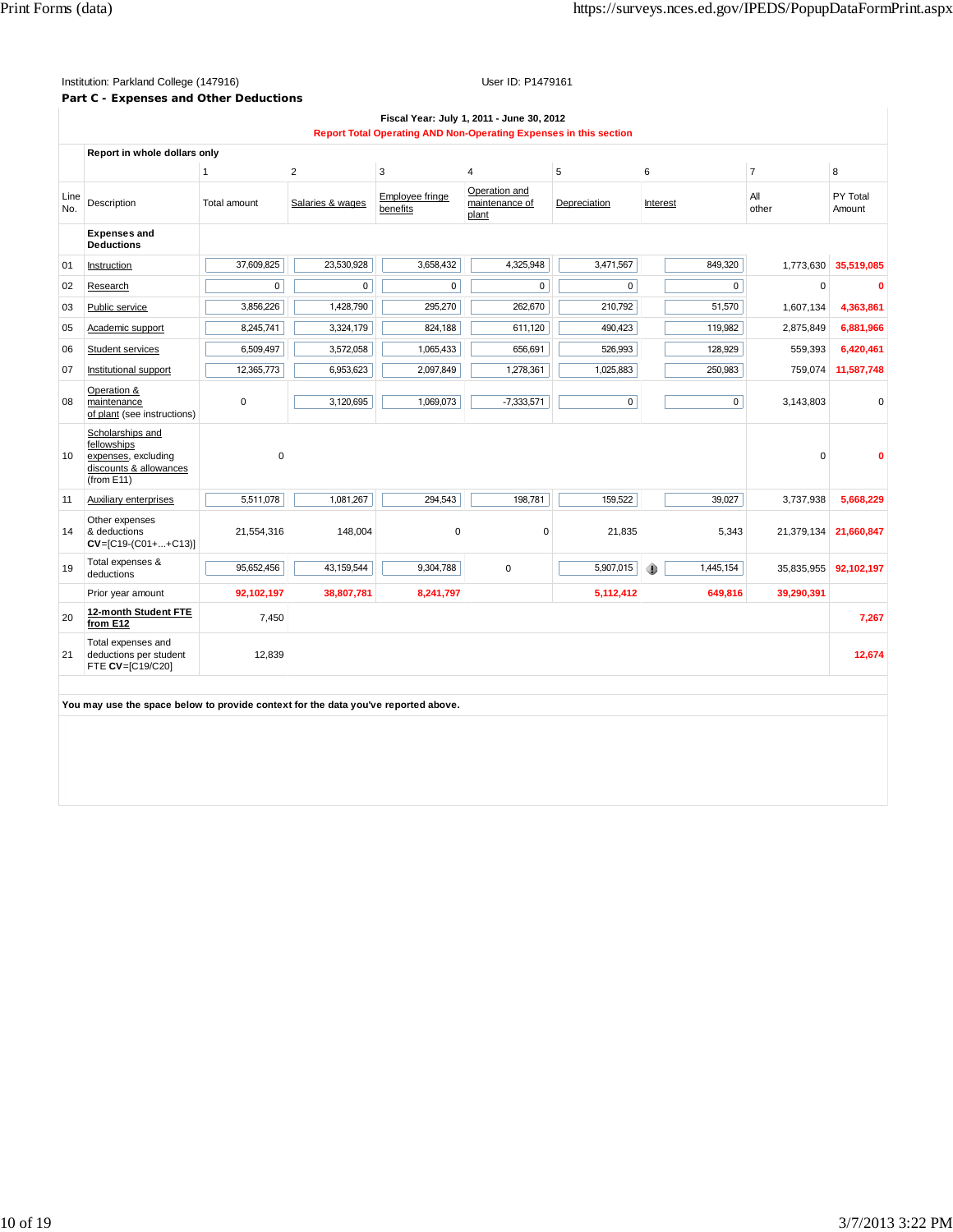**Part D - Summary of Changes In Net Assets**

|          | Fiscal Year: July 1, 2011 - June 30, 2012                                               |                                       |            |
|----------|-----------------------------------------------------------------------------------------|---------------------------------------|------------|
|          |                                                                                         |                                       |            |
| Line No. | Description                                                                             | Current year amount Prior year amount |            |
| 01       | Total revenues & other additions (from B25)                                             | 106.648.745                           | 98,211,083 |
|          |                                                                                         |                                       |            |
| 02       | Total expenses & deductions (from C19)                                                  | 95,652,456                            | 92,102,197 |
|          |                                                                                         |                                       |            |
| 03       | Change in net assets during year<br>$CV = (D01-D02)$                                    | 10,996,289                            | 6,108,886  |
| 04       | Net assets beginning of year                                                            | 76,725,718                            | 70,616,832 |
| 05       | Adjustments to beginning net assets and other gains or losses<br>$CV = [D06-(D03+D04)]$ | 0                                     | $\bf{0}$   |
| 06       | Net assets end of year (from A18)                                                       | 87,722,007                            | 76,725,718 |
|          |                                                                                         |                                       |            |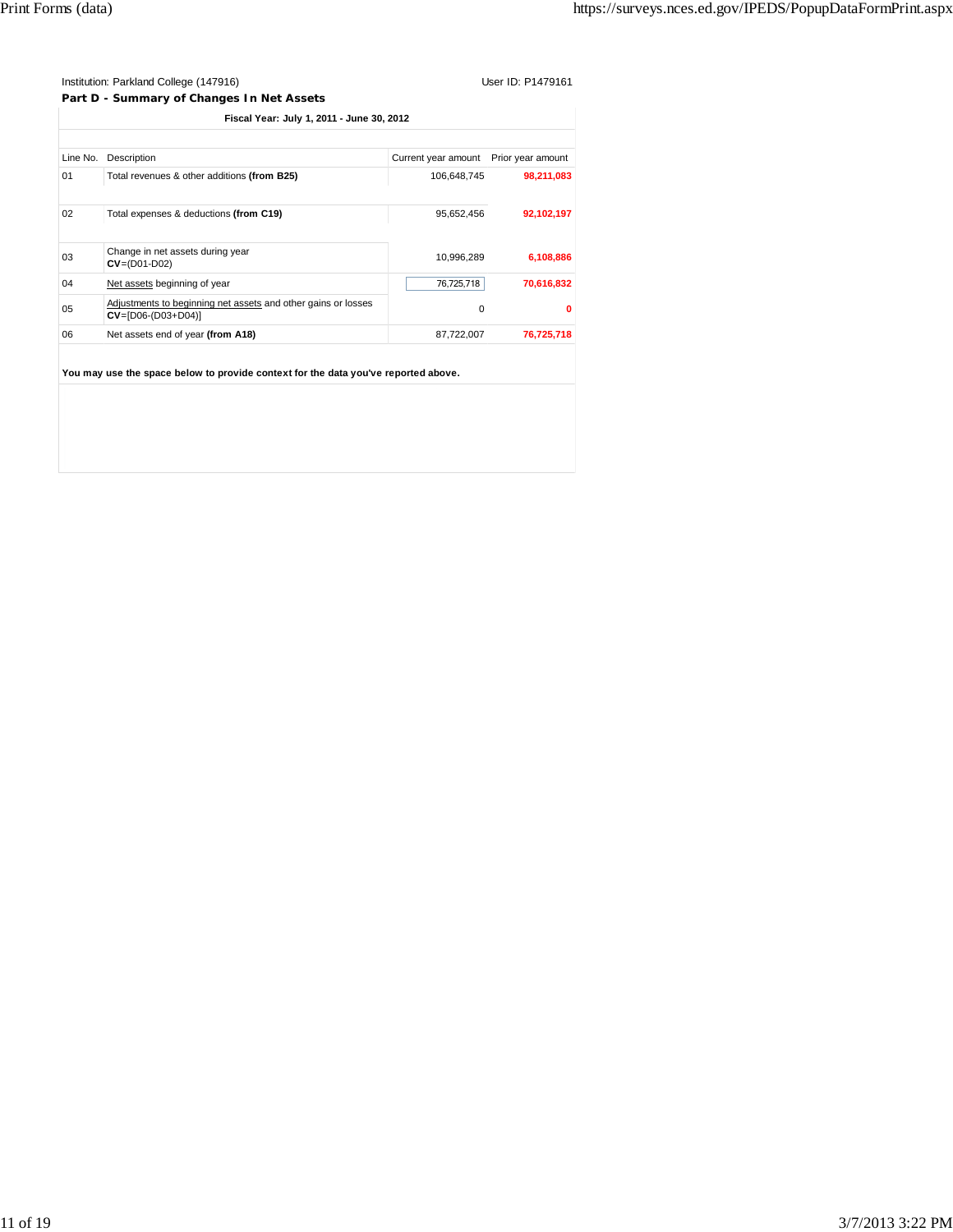**Part H - Details of Endowment Assets**

|    | Include not only endowment assets held by the institution, but any<br>assets held by private foundations affiliated with the institution. |           |           |
|----|-------------------------------------------------------------------------------------------------------------------------------------------|-----------|-----------|
| 01 | Value of endowment assets at the beginning of the fiscal year                                                                             | 4,757,720 | 4,161,716 |
| 02 | Value of endowment assets at the end of the fiscal year                                                                                   | 4,679,117 | 4,757,720 |
|    | You may use the space below to provide context for the data you've reported above.                                                        |           |           |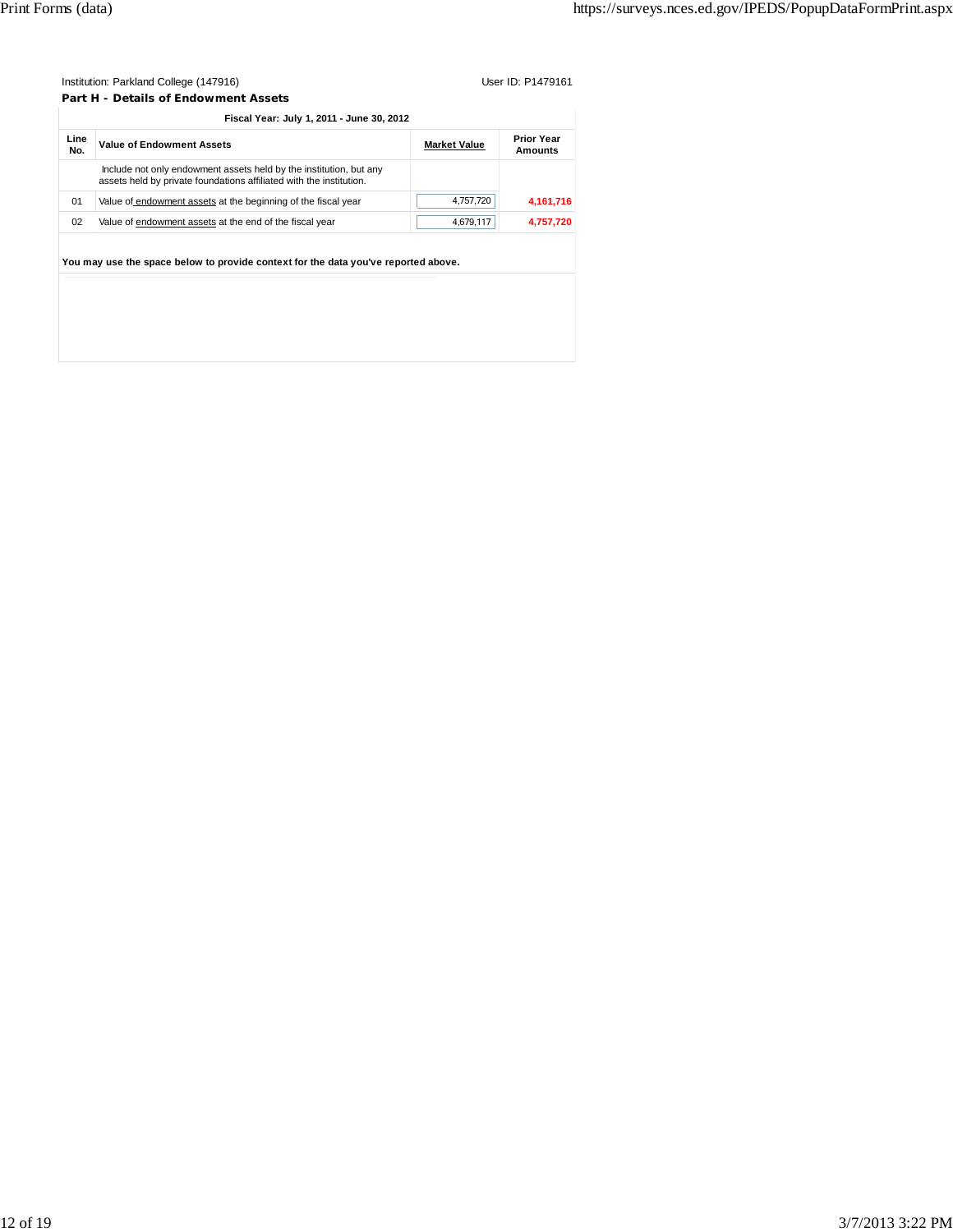**Part J - Revenue Data for Bureau of Census**

|                 |                                                             |                                                                                                            | Fiscal Year: July 1, 2011 - June 30, 2012                                          |           |           |                                                 |  |
|-----------------|-------------------------------------------------------------|------------------------------------------------------------------------------------------------------------|------------------------------------------------------------------------------------|-----------|-----------|-------------------------------------------------|--|
|                 |                                                             |                                                                                                            | Amount                                                                             |           |           |                                                 |  |
| Source and type |                                                             | Total for all funds<br>and operations<br>(includes<br>endowment funds,<br>but excludes<br>component units) | Education and<br>Auxiliary<br>general/independent<br>enterprises<br>operations     |           | Hospitals | Agriculture<br>extension/experiment<br>services |  |
|                 |                                                             | (1)                                                                                                        | (2)                                                                                | (3)       | (4)       | (5)                                             |  |
| 01              | Tuition and<br>fees                                         | 31,979,765                                                                                                 | 31,979,765                                                                         |           |           |                                                 |  |
| 02              | Sales and<br>services                                       | 7,133,934                                                                                                  | 1,556,100                                                                          | 5,577,834 |           |                                                 |  |
| 03              | Federal<br>grants/contracts<br>(excludes Pell<br>Grants)    | 2,032,661                                                                                                  | 2,032,661                                                                          |           |           |                                                 |  |
|                 |                                                             | Revenue from the state government:                                                                         |                                                                                    |           |           |                                                 |  |
| 04              | State<br>appropriations,<br>current &<br>capital            | 16,386,078                                                                                                 | 16,386,078                                                                         |           |           |                                                 |  |
| 05              | State grants<br>and contracts                               | $\pmb{0}$                                                                                                  |                                                                                    |           |           |                                                 |  |
|                 | Revenue from local governments:                             |                                                                                                            |                                                                                    |           |           |                                                 |  |
| 06              | Local<br>appropriation,<br>current &<br>capital             | $\mathbf 0$                                                                                                |                                                                                    |           |           |                                                 |  |
|                 | Local<br>07 government<br>grants/contracts                  | $\mathbf 0$                                                                                                |                                                                                    |           |           |                                                 |  |
| 08              | Receipts from<br>property and<br>non-property<br>taxes      | 26,722,789                                                                                                 |                                                                                    |           |           |                                                 |  |
| 09              | Gifts and<br>private grants,<br>including capital<br>grants |                                                                                                            |                                                                                    |           |           |                                                 |  |
| 10              | Interest<br>earnings                                        | 21,025                                                                                                     |                                                                                    |           |           |                                                 |  |
| 11              | Dividend<br>earnings                                        |                                                                                                            |                                                                                    |           |           |                                                 |  |
| 12              | Realized capital<br>gains                                   |                                                                                                            |                                                                                    |           |           |                                                 |  |
|                 |                                                             |                                                                                                            | You may use the space below to provide context for the data you've reported above. |           |           |                                                 |  |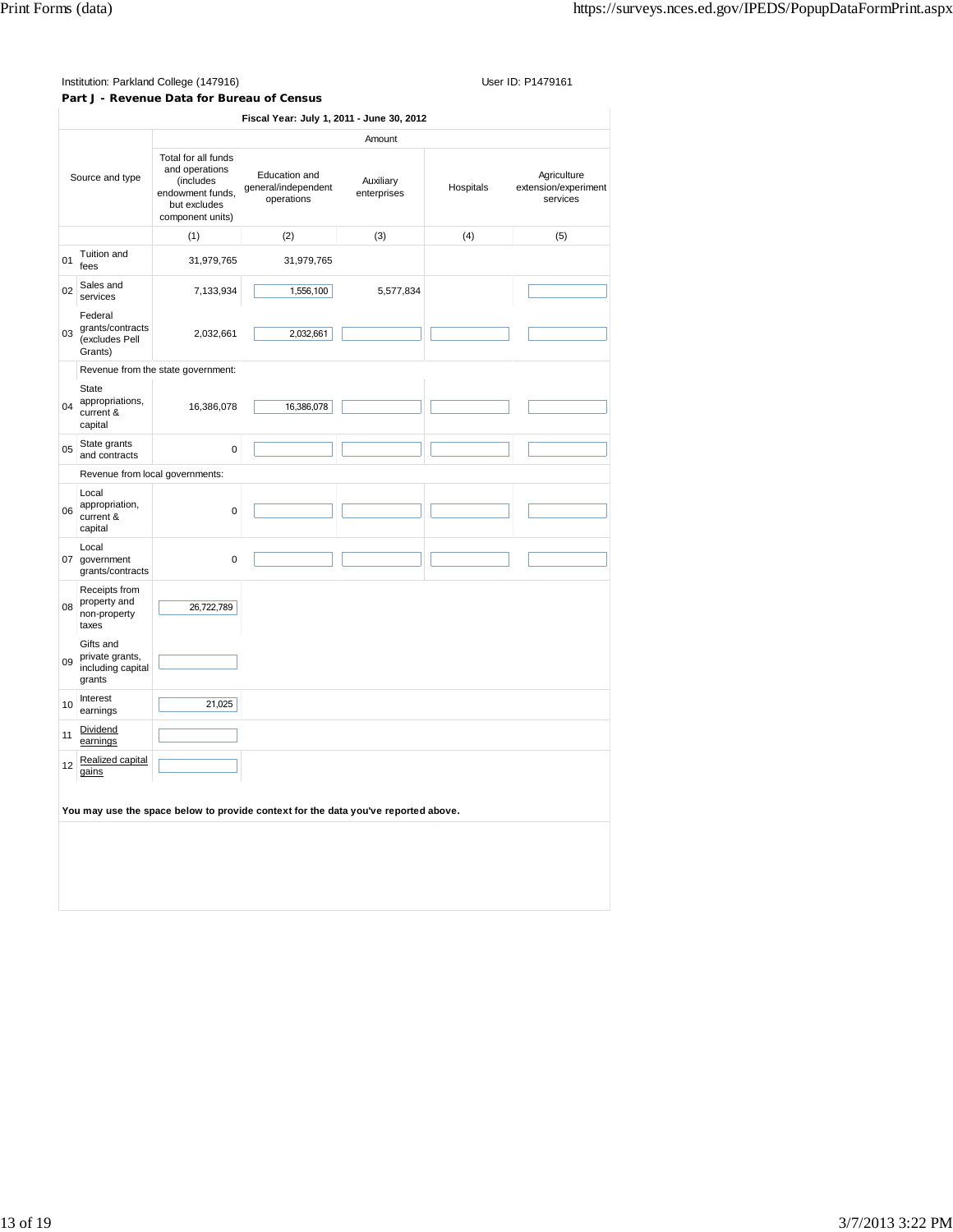### Institution: Parkland College (147916) Contract College (147916)

# **Part K - Expenditure Data for Bureau of Census**

|                      |                                                                              |                                                                                                                    |                                                                                    | Amount    |           |                                                     |
|----------------------|------------------------------------------------------------------------------|--------------------------------------------------------------------------------------------------------------------|------------------------------------------------------------------------------------|-----------|-----------|-----------------------------------------------------|
| Category             |                                                                              | Total for all funds<br>and operations<br><i>(includes)</i><br>endowment funds.<br>but excludes<br>component units) | Education and<br>qeneral/<br>Auxiliary<br>independent<br>enterprises<br>operations |           | Hospitals | Agriculture<br>extension/<br>experiment<br>services |
|                      |                                                                              | (1)                                                                                                                | (2)                                                                                | (3)       | (4)       | (5)                                                 |
| 01                   | Salaries and wages                                                           | 37,107,915                                                                                                         | 36,026,648                                                                         | 1,081,267 |           |                                                     |
|                      | 02 Employee benefits, total                                                  | 7,900,216                                                                                                          | 7,605,673                                                                          | 294,543   |           |                                                     |
| 03                   | Payment to state<br>retirement funds (maybe<br>included in line 02<br>above) | $\mathbf 0$                                                                                                        |                                                                                    |           |           |                                                     |
| 04                   | Current expenditures<br>other than salaries                                  | 8,934,454                                                                                                          | 8,934,454                                                                          |           |           |                                                     |
|                      | Capital outlay:                                                              |                                                                                                                    |                                                                                    |           |           |                                                     |
| 0 <sub>5</sub><br>06 | Construction<br>Equipment purchases                                          | 0<br>1,659,312                                                                                                     | 1,659,312                                                                          |           |           |                                                     |
| 07                   | Land purchases                                                               | 0                                                                                                                  |                                                                                    |           |           |                                                     |
|                      | Interest on debt<br>08 outstanding, all funds &<br>activities                | 33,204,821                                                                                                         |                                                                                    |           |           |                                                     |
| 09                   | Scholarships/fellowships                                                     | 14,597,868                                                                                                         | 14,597,868                                                                         |           |           |                                                     |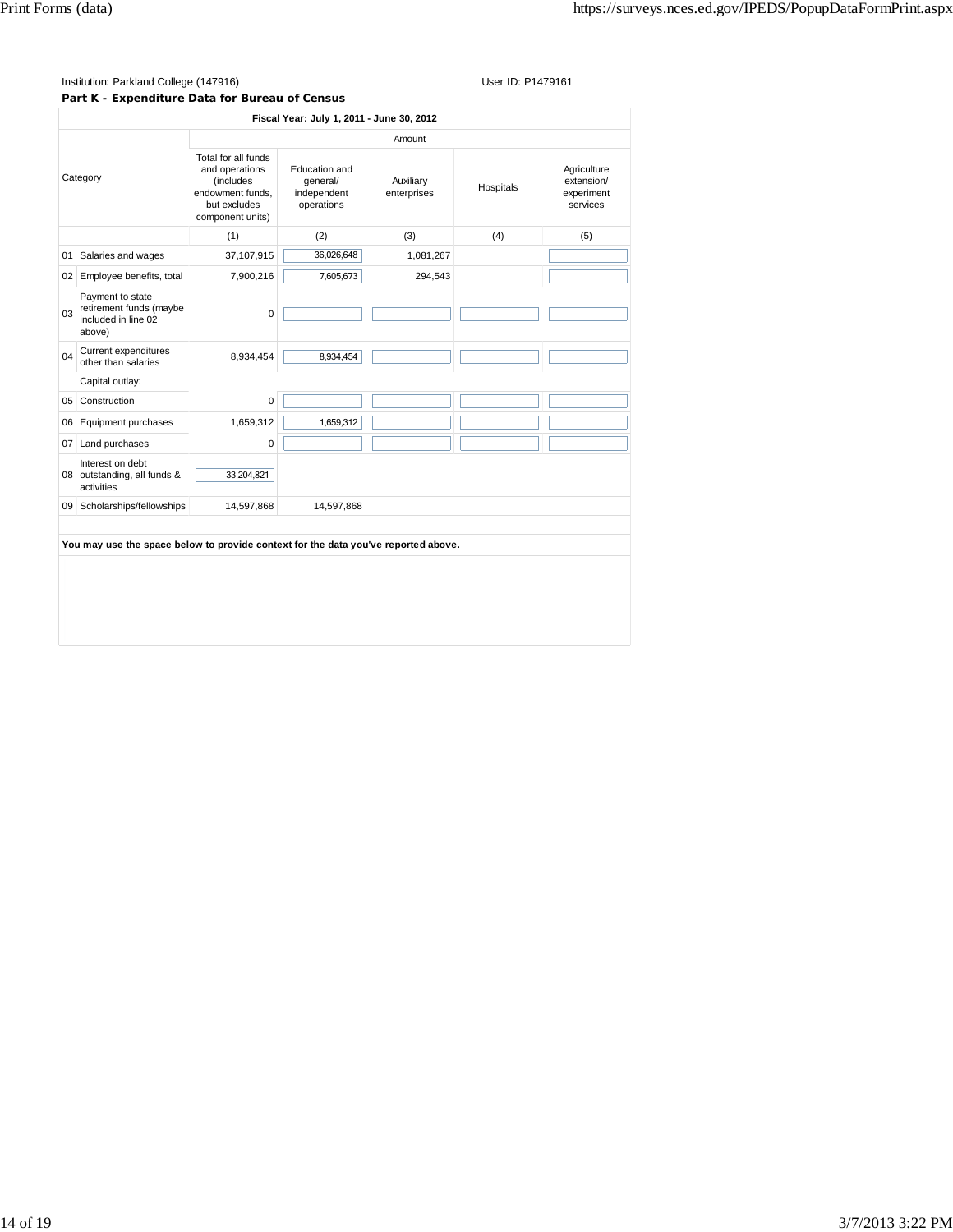**Part L - Debt and Assets, page 1 Fiscal Year: July 1, 2011 - June 30, 2012**

| Debt     |                                                         |            |
|----------|---------------------------------------------------------|------------|
| Category |                                                         | Amount     |
| 01       | Long-term debt outstanding at beginning of fiscal year  | 69.582.368 |
| 02       | Long-term debt issued during fiscal year                | 1.895.519  |
| 03       | Long-term debt retired during fiscal year               | 2,426,150  |
| 04       | Long-term debt outstanding at end of fiscal year        | 69.051.737 |
| 05       | Short-term debt outstanding at beginning of fiscal year | 1,179,945  |
| 06       | Short-term debt outstanding at end of fiscal year       | 1.484.817  |
|          |                                                         |            |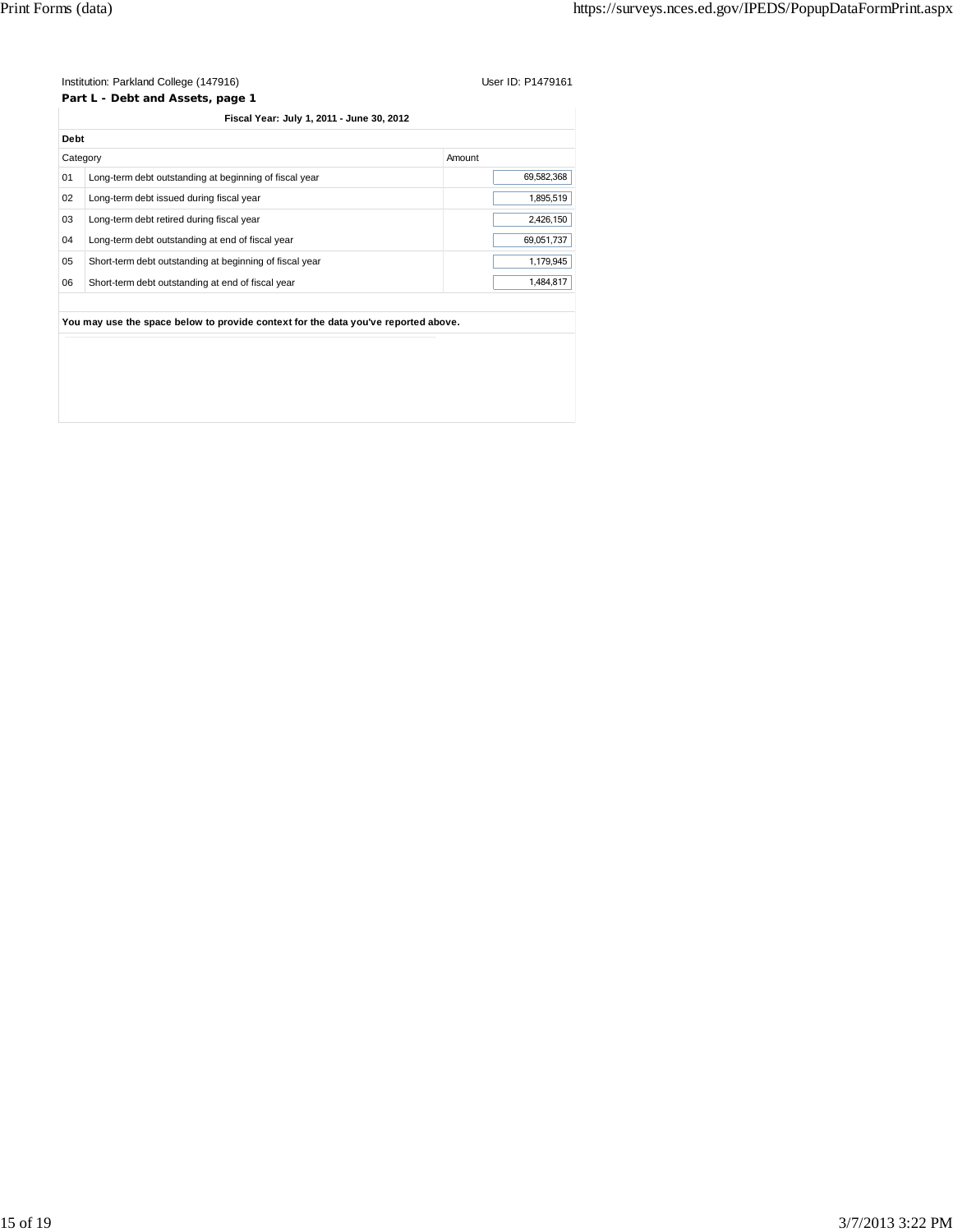|    | Institution: Parkland College (147916)                                                     | User ID: P1479161 |  |  |
|----|--------------------------------------------------------------------------------------------|-------------------|--|--|
|    | Part L - Debt and Assets, page 2                                                           |                   |  |  |
|    | Fiscal Year: July 1, 2011 - June 30, 2012                                                  |                   |  |  |
|    | Assets                                                                                     |                   |  |  |
|    | Category                                                                                   | Amount            |  |  |
| 07 | Total cash and security assets held at end of fiscal year in sinking or debt service funds |                   |  |  |
| 08 | Total cash and security assets held at end of fiscal year in bond funds                    |                   |  |  |
| 09 | Total cash and security assets held at end of fiscal year in all other funds               | 75,682,918        |  |  |
|    | You may use the space below to provide context for the data you've reported above.         |                   |  |  |
|    |                                                                                            |                   |  |  |
|    |                                                                                            |                   |  |  |
|    |                                                                                            |                   |  |  |
|    |                                                                                            |                   |  |  |
|    |                                                                                            |                   |  |  |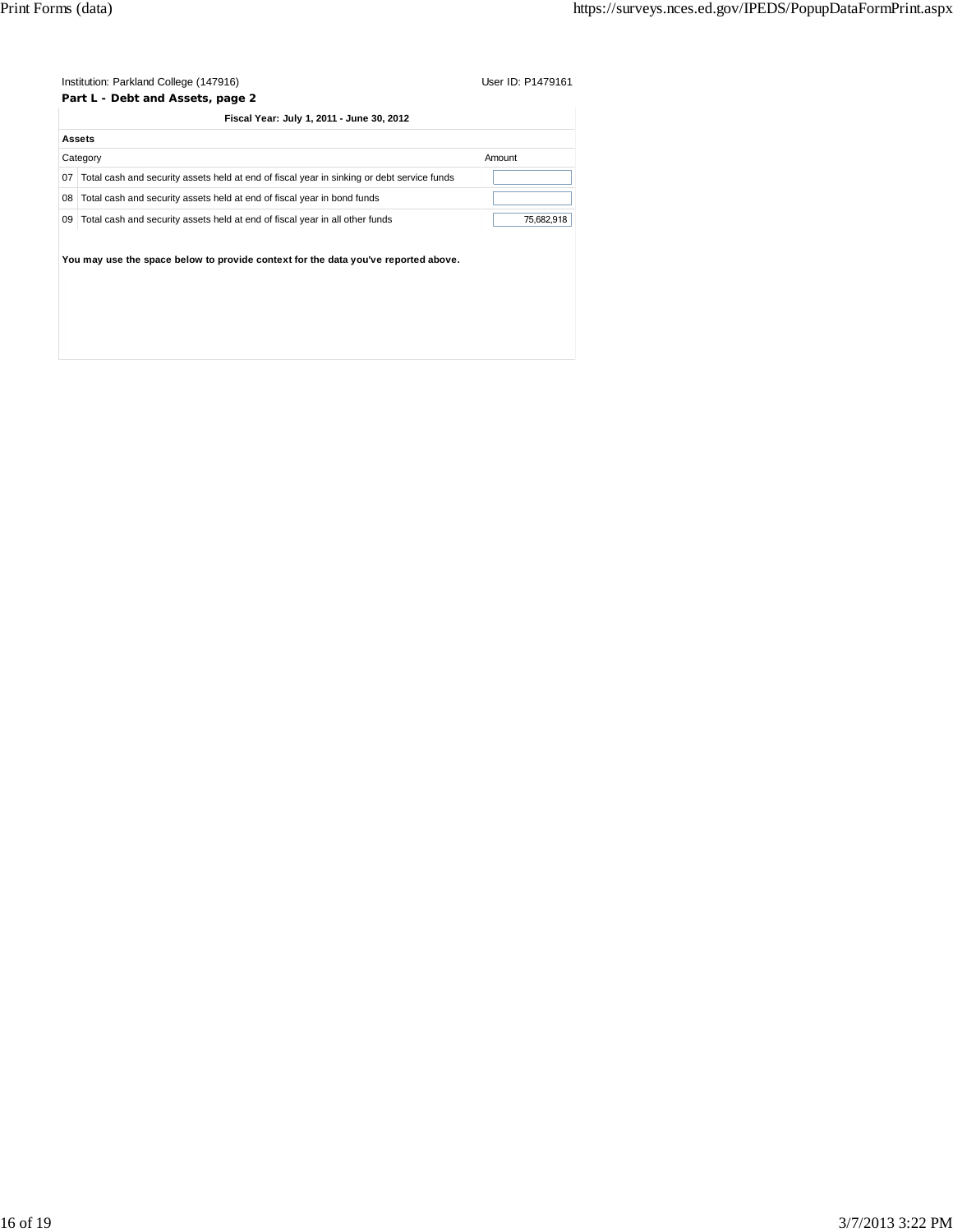| Institution: Parkland College (147916) | User ID: P1479161 |
|----------------------------------------|-------------------|
| Prepared by                            |                   |

|                    | This survey component was prepared by: |         |                                                        |  |                   |       |                    |         |       |
|--------------------|----------------------------------------|---------|--------------------------------------------------------|--|-------------------|-------|--------------------|---------|-------|
| $\odot$            | Keyholder                              | $\odot$ | <b>SFA Contact</b>                                     |  | <b>HR</b> Contact |       | Finance<br>Contact |         | Other |
| Jon Surma<br>Name: |                                        |         |                                                        |  |                   |       |                    |         |       |
| Email:             | jsuma@parkland.edu                     |         |                                                        |  |                   |       |                    |         |       |
|                    |                                        |         |                                                        |  |                   |       |                    |         |       |
|                    |                                        |         | How long did it take to prepare this survey component? |  | $\overline{2}$    | hours | 30                 | minutes |       |

The name of the preparer is being collected so that we can follow up with the appropriate person in the event that there<br>are questions concerning the data. The Keyholder will be copied on all email correspondence to other

The time it took to prepare this component is being collected so that we can continue to improve our estimate of the<br>reporting burden associated with IPEDS. Please include in your estimate the time it took for you to revie query and search data sources, complete and review the component, and submit the data through the Data Collection System.

Thank you for your assistance.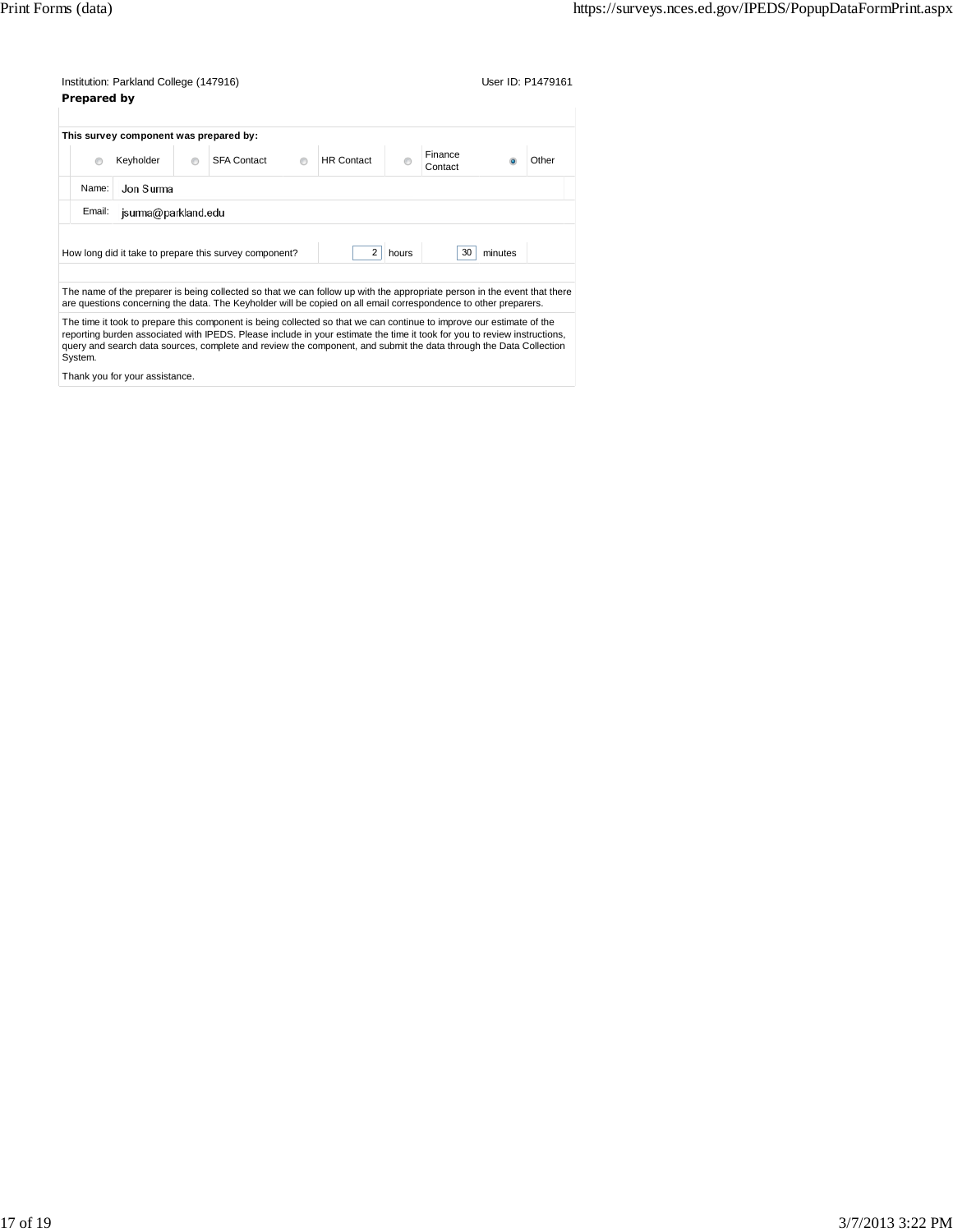## **Summary**

## **Finance Survey Summary**

IPEDS collects important information regarding your institution. All data reported in IPEDS survey components become available in the IPEDS Data Center and appear as aggregated data in various Department of Education reports. Additionally, some of the reported data appears specifically for your institution through the College Navigator website and is included in your institution's Data Feedback Report (DFR). The purpose of this summary is to provide you an opportunity to view some of the data that, when accepted through the IPEDS quality control process, will appear on the College Navigator website and/or your DFR. College Navigator is updated approximately three months after the data collection period closes and Data Feedback Reports will be available through the ExPT and sent to your institution's CEO in November 2013.

Please review your data for accuracy. If you have questions about the data displayed below after reviewing the data reported on the survey screens, please contact the IPEDS Help Desk at: 1-877-225-2568 or ipedshelp@rti.org.

| <b>Core Revenues</b>                 |                        |                                   |                                     |  |  |  |
|--------------------------------------|------------------------|-----------------------------------|-------------------------------------|--|--|--|
| <b>Revenue Source</b>                | <b>Reported values</b> | Percent of total core<br>revenues | Core revenues per FTE<br>enrollment |  |  |  |
| Tuition and fees                     | \$17,381,897           | 17%                               | \$2,333                             |  |  |  |
| Government appropriations            | \$31,239,611           | 31%                               | \$4,193                             |  |  |  |
| Government grants and contracts      | \$41,777,836           | 41%                               | \$5,608                             |  |  |  |
| Private gifts, grants, and contracts | \$8,584,170            | 8%                                | \$1,152                             |  |  |  |
| Investment income                    | \$21,111               | 0%                                | \$3                                 |  |  |  |
| Other core revenues                  | \$2,066,286            | 2%                                | \$277                               |  |  |  |
| Total core revenues                  | \$101,070,911          | 100%                              | \$13,567                            |  |  |  |
|                                      |                        |                                   |                                     |  |  |  |
| Total revenues                       | \$106,648,745          |                                   | \$14,315                            |  |  |  |

Core revenues include tuition and fees; government appropriations (federal, state, and local); government grants and contracts;<br>private gifts, grants, and contracts; investment income; other operating and nonoperating sour operations.

| <b>Core Expenses</b>    |                        |                                   |                                     |  |  |  |
|-------------------------|------------------------|-----------------------------------|-------------------------------------|--|--|--|
| <b>Expense function</b> | <b>Reported values</b> | Percent of total core<br>expenses | Core expenses per FTE<br>enrollment |  |  |  |
| Instruction             | \$37,609,825           | 42%                               | \$5,048                             |  |  |  |
| Research                | \$0                    | 0%                                | \$0                                 |  |  |  |
| Public service          | \$3,856,226            | 4%                                | \$518                               |  |  |  |
| Academic support        | \$8,245,741            | 9%                                | \$1,107                             |  |  |  |
| Institutional support   | \$12,365,773           | 14%                               | \$1,660                             |  |  |  |
| Student services        | \$6,509,497            | 7%                                | \$874                               |  |  |  |
| Other core expenses     | \$21,554,316           | 24%                               | \$2,893                             |  |  |  |
| Total core expenses     | \$90,141,378           | 100%                              | \$12,100                            |  |  |  |
|                         |                        |                                   |                                     |  |  |  |
| Total expenses          | \$95,652,456           |                                   | \$12,839                            |  |  |  |

Core expenses include expenses for instruction, research, public service, academic support, institutional support, student services, operation and maintenance of plant, depreciation, scholarships and fellowships expenses, other expenses, and nonoperating expenses.

|                       | Calculated value                                                                                                                   |
|-----------------------|------------------------------------------------------------------------------------------------------------------------------------|
| <b>FTF</b> enrollment | .450                                                                                                                               |
|                       | The full time equivalent (ETE) enrollment used in this report is the sum of the institution's ETE undergraduate enrollment and ETE |

The full-time equivalent (FTE) enrollment used in this report is the sum of the institution's FTE undergraduate enrollment and FTE<br>graduate enrollment (as calculated from or reported on the 12-month Enrollment component).

Edit Report